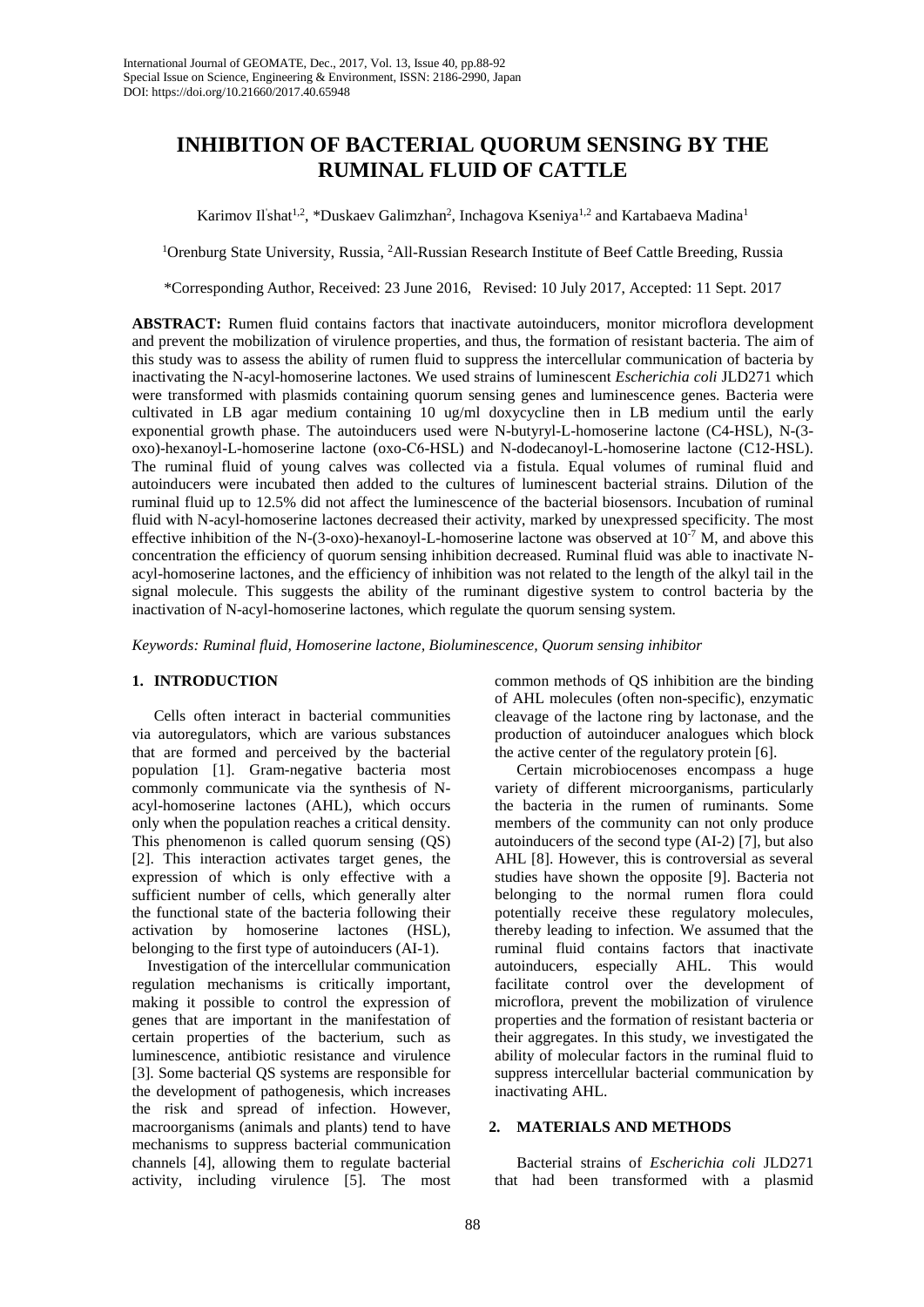containing both QS genes (*rhlR* and *lasR* from *Pseudomonas aeruginosa* and *luxR* from *Vibrio fischeri*) and luminescence genes (*luxCDABE* from *Photorhabdus luminescens*) [10] were used (Table 1).

The plasmids contained a selective gene (doxycycline resistance), *luxR* homolog gene (only in pAL101, pAL103 and pAL 105) and LuxI homolog promoter. Lux gene expression and luminescence increased in the presence of AHL.

**Table 1.** The *Escherichia coli* strains used and their characteristics.

| Strain           | Description                                                          | AHL detection  | AHL used                                |  |
|------------------|----------------------------------------------------------------------|----------------|-----------------------------------------|--|
| $E.$ coli pAL101 | $rh$ <sup>+<math>rh</math><math>ll</math>:<math>lx</math>CDABE</sup> | Yes            | N-butyryl-L-homoserine lactone          |  |
| E. coli pAL102   | $r h ll$ :: $luxCDABE$                                               | N <sub>0</sub> | N-butyryl-L-homoserine lactone          |  |
| E. coli pAL103   | $luxR^+luxI::luxCDABE$                                               | Yes            | N-(3-oxo)-hexanoyl-L-homoserine lactone |  |
| E. coli pAL104   | luxI::luxCDABE                                                       | No             | N-(3-oxo)-hexanoyl-L-homoserine lactone |  |
| E. coli pAL105   | $lasR^{+}lasI::luxCDABE$                                             | Yes            | N-dodecanoyl-L-homoserine lactone       |  |
| $E.$ coli pAL106 | lasI::luxCDABE                                                       | No             | N-dodecanovl-L-homoserine lactone       |  |

Cultivation was performed in LB agar medium (Sigma-Aldrich, St. Louis, MO, USA) supplemented with 10 ug/ml doxycycline for 18 h at 37°C. The samples were then transferred to LB broth (Sigma-Aldrich) and incubated for 90 min at 37°C to achieve early exponential phase growth.

N-butyryl-L-homoserine lactone (C4-HSL), N- (3-oxo)-hexanoyl-L-homoserine lactone (oxo-С6- HSL) and N-dodecanoyl-L-homoserine lactone (C12-HSL) were used as autoinducers, added at concentrations ranging from  $10^{-8}$  to  $10^{-4}$  M.

Ruminal fluid of young calves was collected through a fistula and centrifuged at 5000 rpm for 10 min. The ability to inhibit the autoinducer activity was assessed by incubating 10 μl of ruminal fluid with an equal volume of ASL for 15 min at 37°C. Then 80 μl of the respective biosensor was added. The measurement was conducted for 120 min using a luminometer (LM-01T; Immunotech, Prague, Czech Republic) in the kinetic mode, and the luminescence level was expressed as relative luminescence units (RLU). The bioluminescence index (BLI) was calculated as the ratio of the RLU at 120 min to that at time zero. The AHL inhibition was calculated as the ratio between the RLU in the experimental probe (with rumen fluid) to RLU in the control probe.

Experimental studies were carried out in fivefold repetitions. Calculations were made using the methods of variation statistics.

### **3. RESULTS AND DISCUSSION**

Ruminal fluid is a multicomponent solution that is acidic, which suppresses bacterial luminescence biosensors. This has been previously demonstrated in lyophilized cultures of recombinant strains of *E. coli* K12 TG1 in the commercial Eсolum system [11]. Among the *E. coli* strains used, only pAL103 and pAL104 had detectable levels of background luminescence of  $252 \pm 4$  and  $12440 \pm 218$  RLU, respectively (Fig. 1).

Despite having sufficient initial luminescence, the pAL105 and pAL106 strains lost their luminescence over time. As a result, the overall quantum yield was much lower than the recombinant *E. coli* strains pAL103 and pAL104.



**Fig. 1** Initial luminescence (grey columns), average luminescence (black columns) and accumulated luminescence after 120 minutes of exposure (white columns) of the *Escherichia coli* strains.

The cultured strains are characterized by different levels of perception of external factors [12]. The native ruminal fluid markedly inhibited the luminescence of *E. coli* strains pAL103 and pAL104 by up to 49% and 43%, respectively, relative to baseline levels. However, subsequent incubation did not lead to any qualitative changes in bioluminescence parameters. At 60 minutes, the renewal was up to 59% and 53%, respectively (Figs. 2).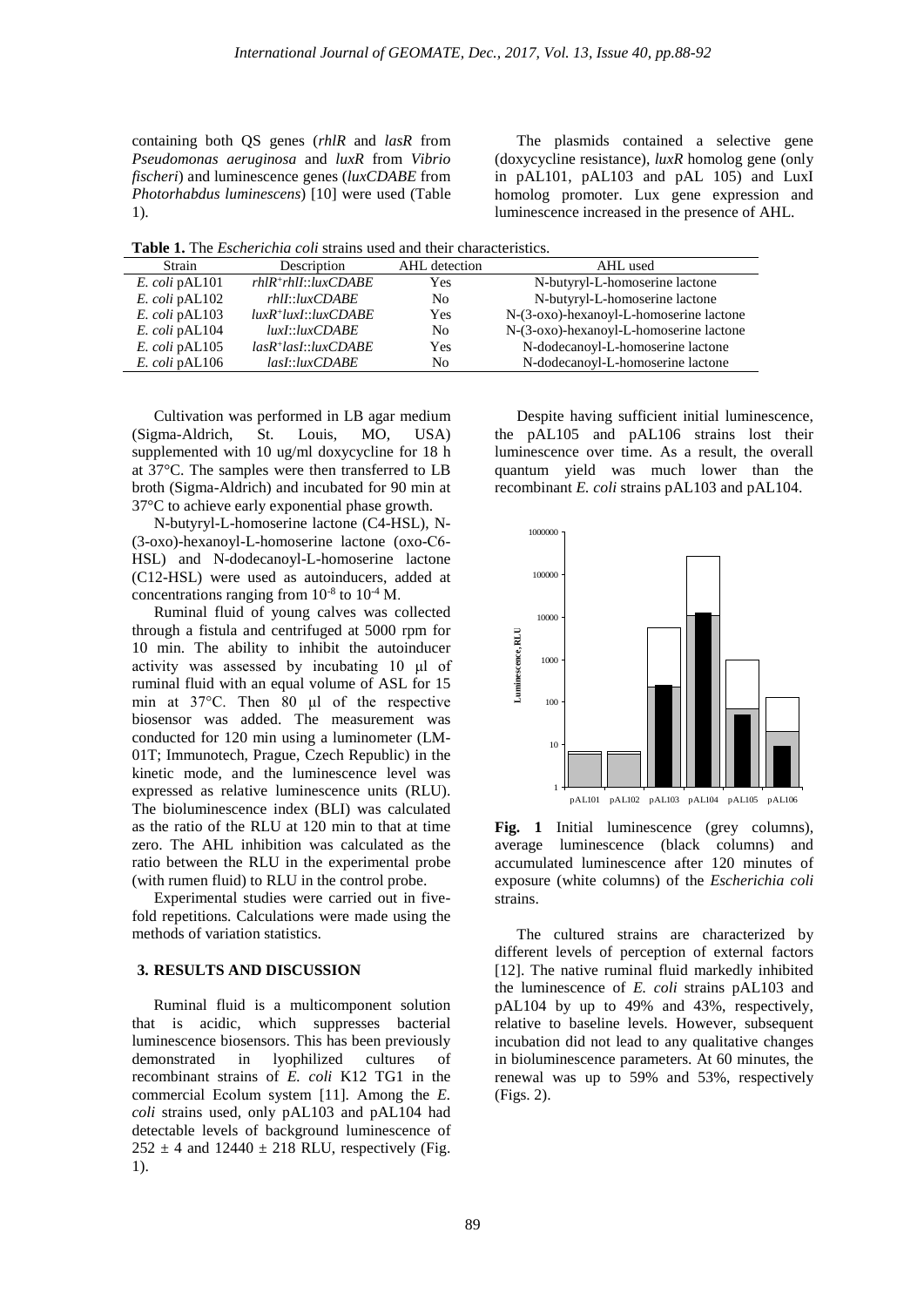

**Fig. 2** Dependence of bioluminescent index (BLI) of *Escherichia coli* pAL103 (rhombus) and pAL104 (triangle) strains on the ruminal fluid concentration at 0 (closed points) and 60 minutes (open points).

This reaction is related to both the staining peculiarities of the ruminal fluid, conditioning the absorption of light quanta and is a consequence the reduction of total luminescence intensity and acute toxicity expressed by considerable ionic strength of the test samples. This leads to destabilization of the metabolic processes of the bacterial cell and loss of contact within the first few seconds. Dilution of the ruminal fluid expectedly led to a reduction in the above-described phenomenon. At concentrations of 25% and below, the luminescence-quenching activity was reversed.

Within the first minute, the luminescence was higher than in the second minute of contact. The threshold concentration of the biological fluid was 12.5%. At this concentration there was no significant effect on luminescence of the bacterial biosensors, as determined by  $EC_{20}$  (80%) luminescence compared to the control indicators). Thus, this concentration of ruminal fluid was used to inhibit the activity of acyl homoserine lactone derivatives in order to avoid suppression of luminescence.

In the second stage, we studied the ability of the ruminal fluid to inactivate AHL molecules. The luminescent response was decreased when compared to samples that only contained the autoinducer at the relevant concentration. It was found that the effectiveness of the impact on HSL differed depending on the acyl tail. Thus, this was not due to the specific impact, but more likely due to the biosensor reaction.

We formed three groups of biosensors to evaluate the activity of various AHL. Each group consisted of a strain containing the gene that encodes the receptor protein and a corresponding strain without the specified gene. The *E. coli* pAL101 strain reacted with C4-HSL at concentrations of  $10^{-6}$  M and above. Peak luminescence was registered at an autoinducer concentration of  $10^{-4}$  M, for which the luminescence level was  $7030 \pm 255$  RLU (Fig. 3).



**Fig. 3** Dependence of *Escherichia coli* strain luminescence on N-acyl-homoserine lactone (AHL) concentration in samples containing water (W) or ruminal fluid (RF).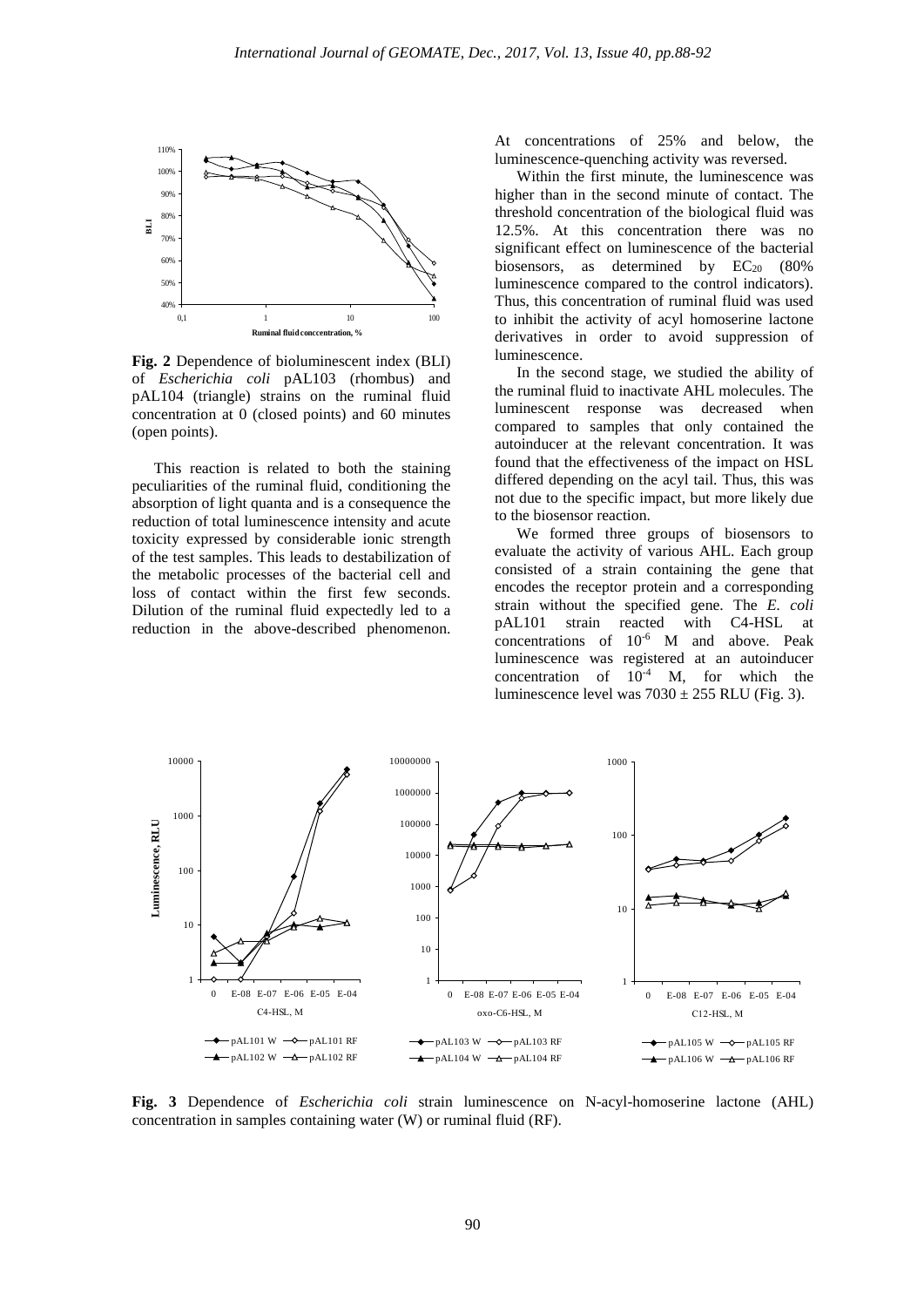At the same time, the biosensor as a whole showed a lower reaction in response to the sample with the specified AHL and ruminal fluid. The highest inhibitory effect (79%) was observed at the lowest detectable concentration  $(10^{-6}$  M). The inactivation efficiency decreased up to 19.5% at 10-4 M with the simultaneous increase in autoinducer content, for which the biosensor luminescence was  $5656 \pm 193$  RLU (Table 2).

**Table 2.** Percentage of luminescence inhibition of recombinant *Escherichia coli* strains upon contact with ruminal fluid (RF) and N-acyl-homoserine lactone (AHL) in comparison to samples that only contained AHL.

|             | AHL concentration (M) |           |           |           |           |  |
|-------------|-----------------------|-----------|-----------|-----------|-----------|--|
| Probe type  | $10^{-8}$             | $10^{-7}$ | $10^{-6}$ | $10^{-5}$ | $10^{-4}$ |  |
| E. coli     |                       |           |           |           |           |  |
| $pAL101 +$  |                       |           | 79%       | 27%       | 20%       |  |
| $C4-HSI. +$ |                       |           |           |           |           |  |
| RF          |                       |           |           |           |           |  |
| E. coli     |                       |           |           |           |           |  |
| $pAL103 +$  | 95%                   | 82%       | 32%       | 5%        | $1\%$     |  |
| oxo-C6-HSL  |                       |           |           |           |           |  |
| $+$ RF      |                       |           |           |           |           |  |
| E. coli     |                       |           |           |           |           |  |
| $pAL105 +$  |                       |           | 2.7%      | 16%       | 21%       |  |
| $C12-HSL +$ |                       |           |           |           |           |  |
| RF          |                       |           |           |           |           |  |

The *E. coli* pAL102 strain (without *rhlR*) did not respond to the C4-HSL, and the luminescence level did not change significantly in the sample containing the autoinducer and ruminal fluid.

A somewhat different pattern was observed with respect to oxo-C6-HSL. The *E. coli* pAL103 strain was selected as a specific biosensor. These bacterial cells perceived oxo-C6-HSL at a minimum concentration of  $10^{-8}$  M, and were characterized by a saturation threshold of 10-6 M. The luminescence did not change above this level, at which it was maintained at  $1008720 \pm$ 3806 RLU. Thus, there was an excess of autoinducer which activated luminescence in all cultured bacteria.

The ruminal fluid showed pronounced inactivation of oxo-C6-HSL. The maximum value of 95% inactivation was recorded at a concentration of  $10^{-8}$  M. At  $10^{-7}$  M and  $10^{-6}$  M, AHL inhibition was 82% and 32%, respectively. Application of the sample with a high concentration of oxo-C6-HSL (from  $10^{-5}$  to  $10^{-4}$ M) and ruminal fluid to the *E. coli* pAL103 strain led to a luminescent response that was comparable to the luminescence of the samples  $(P > 0.05)$ containing only the autoinducer  $(986400 \pm 17706$ RLU). This confirms that the system contained a sufficient quantity of oxo-C6-HSL to induce a

luminescent recombinant strain, even after contact with the ruminal fluid.

The *E. coli* pAL104 strain could not synthesize the LuxR protein, and there was no change in luminescence in the presence of the same autoinducer at any concentration. The average luminescence level was  $21648 \pm 376$  RLU. Samples containing different concentrations of oxo-C6-HSL as well as ruminal fluid were characterized by stable luminescence which was indistinguishable from the control level  $(19961 \pm 722$  RLU). This confirms a lack of influence of either the autoinducers or ruminal fluid on the luminescence genes (*luxCDABE*). This suggests that the inhibition of *E. coli* pAL103 luminescence depends on QS.

Finally, we also tested AHL with a high alkyl chain length (twelve carbon atoms). This was detected using the *E. coli* pAL105 strain. This biosensor could detect C12-HSL from 10<sup>-6</sup> M, with a subsequent increase in dose-dependent induction. However, the luminescence response of the biosensor was low (at  $10^{-4}$  M of C12-HSL the luminescence was 170 RLU). This led to a less significant change in luminescence. Thus, samples containing ruminal fluid and  $10^{-6}$  M C12-HSL showed 27% lower luminescence than samples with the same concentration of autoinducer without ruminal fluid.

As expected, increasing concentrations of AHL reduced the activity of the ruminal fluid, with reductions of 16% and 21% at  $10^{-5}$  and  $10^{-4}$  M C12-HSL, respectively. Similarly, the *E. coli* pAL106 strain without the genes to synthesize the receptor protein (in this case, *LasR*) showed no change in luminescence with any of the analytes. The luminescence level in the samples was indistinguishable from that of the controls.

In this study, we demonstrated the inhibition of bacterial intercellular communication by ruminal fluid for the first time. Despite conflicting reports in the literature about the presence of AHL in mammalian species [13], we used ruminal fluid bioassays as a quorum quenching factor and recombinant able to detect AHL biosensors of *E. coli* [14].

The microbial community of ruminal fluids can reach a high density [15], and most of it is associated with feed particles [16]. Our data suggest that regulation of the microbial population may occur via QS signaling systems. Our results complement the results of studies previously conducted on QS second type autoinducer (AI-2), containing the *luxS* gene. Their participation in the formation of biofilm in rumen was assumed [17], and the results are consistent with those obtained by several authors [8] [18] [19]. In addition, it may represent one of regulatory pathways to prevent the growth and infection of some pathogenic